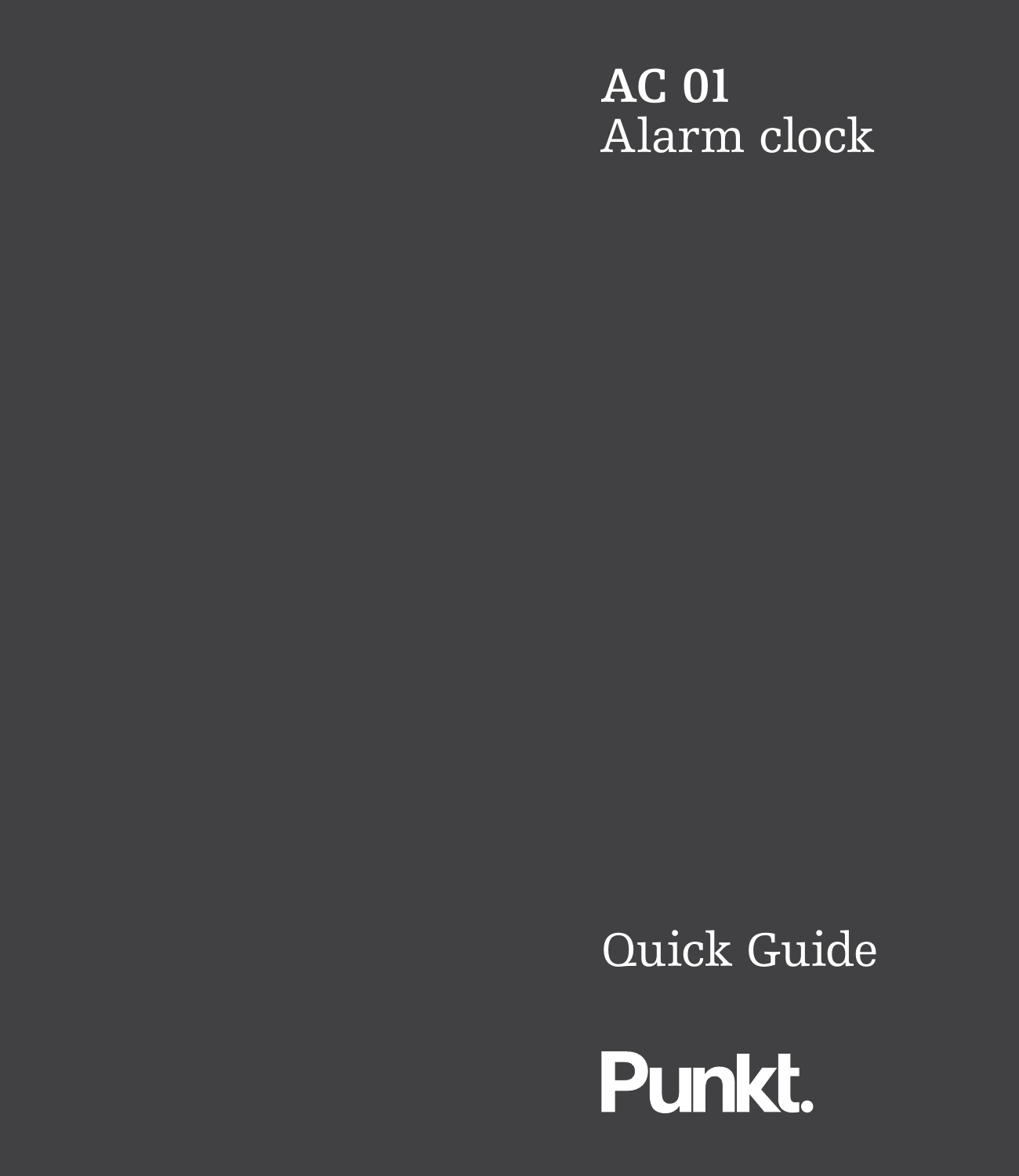### **English – AC 01 Instructions for use**

### **Getting started**









- **1** Remove the cover by pressing the key (H) which you will find in the lower part of the alarm clock back.
- **2** Open the three battery compartments (J and K) using a coin or a screwdriver; remove all three tabs placed under the batteries and close the compartments again.
- **3** Set the time by turning the appropriate knob (I).
- **4** Close the cover again.

### **Indicators and function keys**

- **A** Hour hand
- **B** Minute hand
- **C** Alarm hand
- **D** Alarm status indicator (white when activated)
- **E** Alarm status switch
- **F** Snooze/Light key
- **G** Alarm setting knob
- **H** Cover opening key<br>**I** Knob to set the time
- **I** Knob to set the time
- **J** Alarm clock battery
- **K** Light batteries